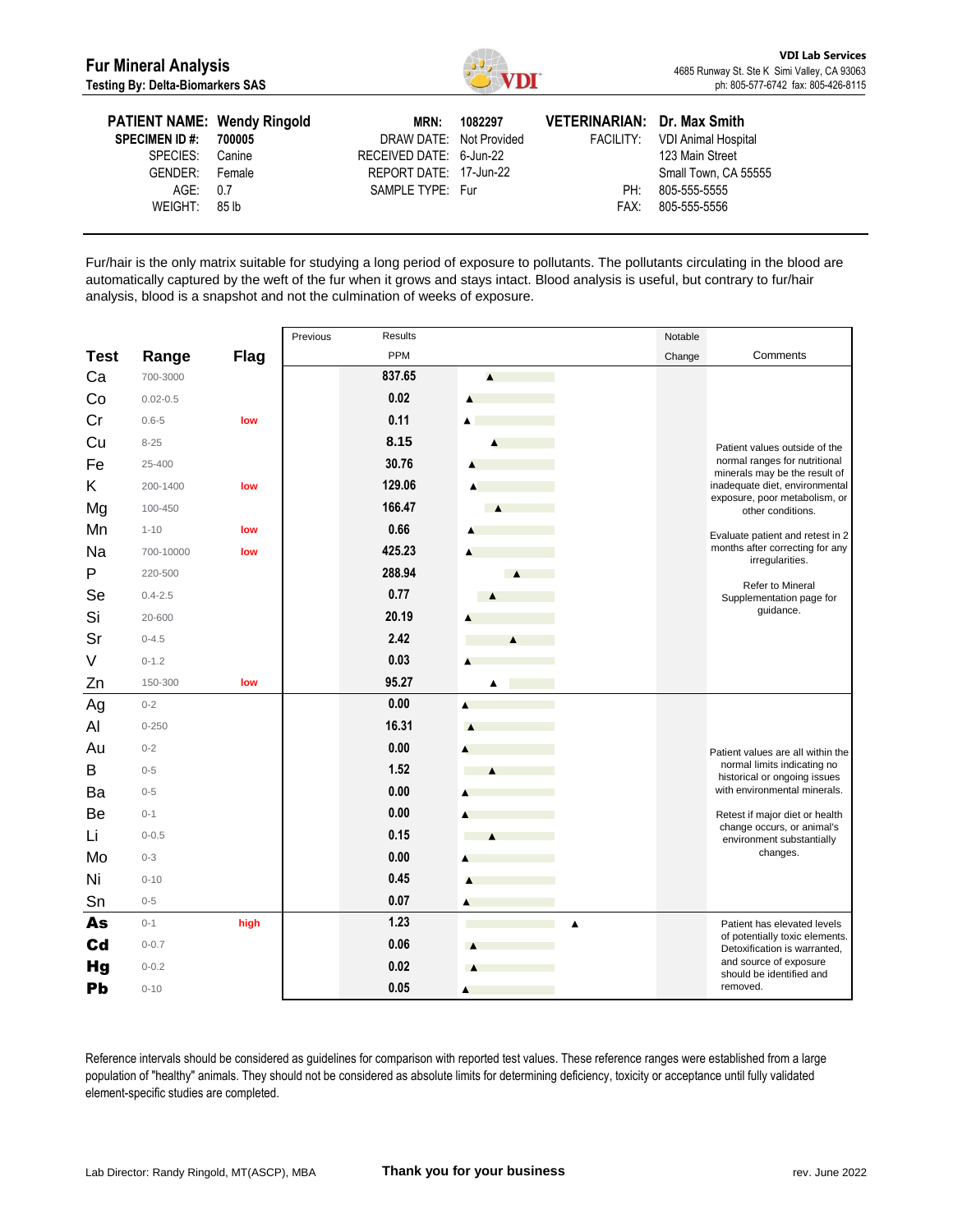

### **PATIENT NAME: Wendy Ringold MRN: 1082297 VETERINARIAN: Dr. Max Smith**

#### **The following minerals have been identified as being outside of the reference interval**.

For a description of all minerals, visit our website at: www.vdilab.com

| Symbol | Name          | <b>Description</b>                                                                                                                                                                                                                                                                                                                                                                            |
|--------|---------------|-----------------------------------------------------------------------------------------------------------------------------------------------------------------------------------------------------------------------------------------------------------------------------------------------------------------------------------------------------------------------------------------------|
| Сr     | Chromium      | Chromium is an essential dietary mineral. It can be found from the consumption of products such as yeast, wheat, apples<br>and green pepper. A deficiency of chromium can cause insulin resistance and diabetes, however elevated Chromium may<br>be toxic especially if found in fur-indicating long term exposure.                                                                          |
| Κ      | Potassium     | Potassium is essential mineral derived from diet. Most pet food and supplements contain potassium iodine, while other<br>potassium-packed foods include salmon, avocado, bananas, sweet potatoes and spinach.                                                                                                                                                                                 |
| Mn     | Manganese     | Manganese is dietary derived and can be absorbed by digesting items that have high concentration of manganese. Whole<br>grains, eggs, nuts and leafy vegetables contain a good amount of manganese.                                                                                                                                                                                           |
| Na     | <b>Sodium</b> | Sodium in fur reflects dietary consumption of items that contain high levels of salt such as meat, poultry, fish, ocean water<br>and table salt. If sodium levels are low, recommend evaluating serum sodium levels to rule out hyponatremia.                                                                                                                                                 |
| Ζn     | Zinc          | Zinc is an essential mineral found in red meats, whole grains, and other animal products. Excess zinc found in fur may be<br>due to the consumption of items such as bolts, pennies, jewelry, nasal sprays, and many other household items that<br>contain zinc.                                                                                                                              |
| As     | Arsenic       | The biggest source of arsenic found in dogs is through rice and contaminated drinking water. Exposure to high levels of<br>inorganic arsenic can cause irritation to stomach and intestines, decreased production of red and white blood cells, as well<br>as lung irritation. Studies show that significant amounts of inorganic arsenic may intensify the chances of cancer<br>development. |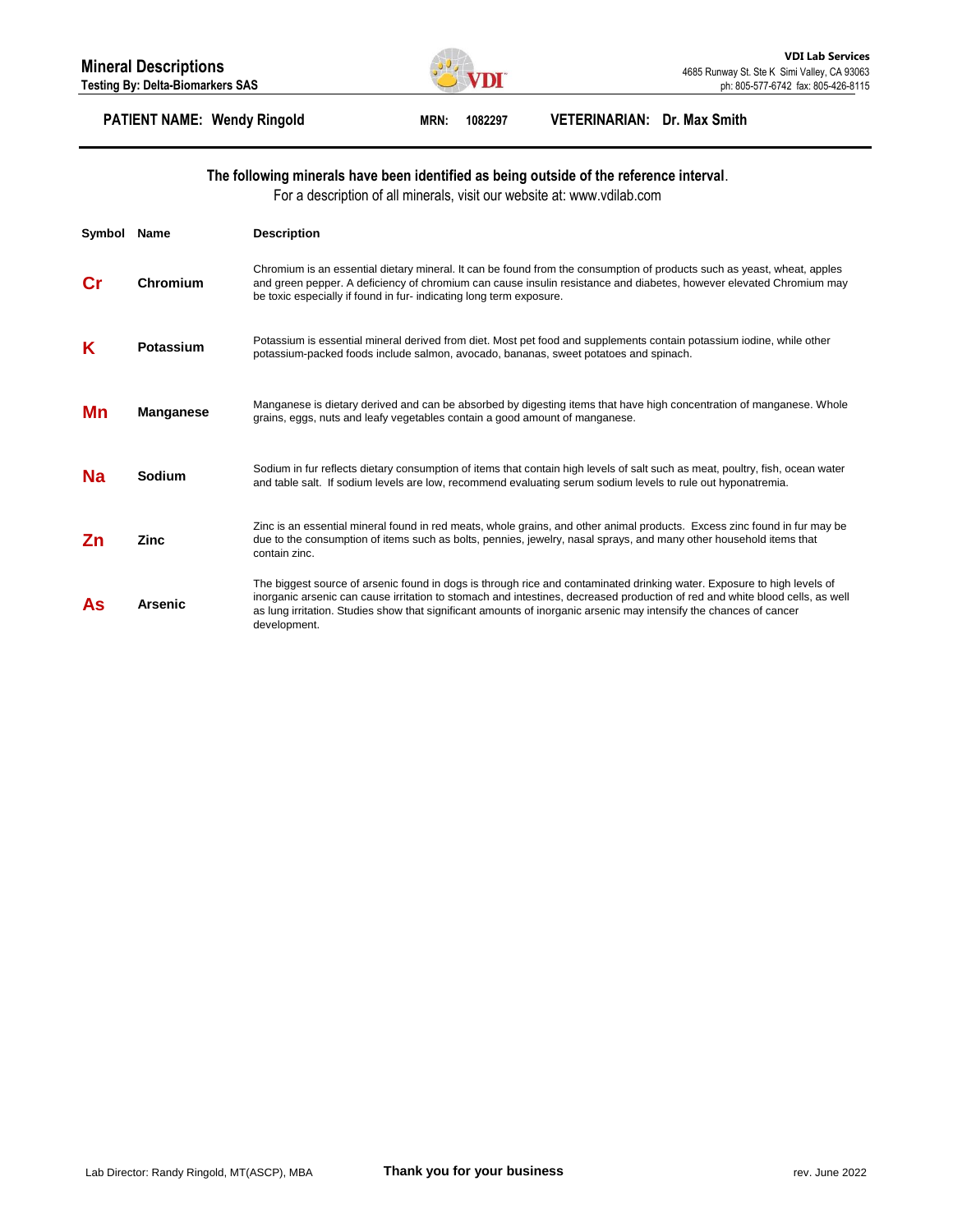

| <b>PATIENT NAME: Wendy Ringold</b><br><b>SPECIMEN ID #: 700005</b><br>SPECIES: Canine<br>GENDER: Female<br>AGE: 0.7<br>WEIGHT: 85 lb | DRAW DATE: Not Provided<br>RECEIVED DATE: 6-Jun-22<br>REPORT DATE: 17-Jun-22<br>SAMPLE TYPE: Fur | MRN: 1082297 | VETERINARIAN: Dr. Max Smith<br>PH: | FACILITY: VDI Animal Hospital<br>123 Main Street<br>Small Town, CA 55555<br>805-555-5555<br>FAX: 805-555-5556 |
|--------------------------------------------------------------------------------------------------------------------------------------|--------------------------------------------------------------------------------------------------|--------------|------------------------------------|---------------------------------------------------------------------------------------------------------------|
|--------------------------------------------------------------------------------------------------------------------------------------|--------------------------------------------------------------------------------------------------|--------------|------------------------------------|---------------------------------------------------------------------------------------------------------------|

Metal detoxification can be done safely and effectively using a combination of plant-based products. When used in combination they can help to remove unwanted toxins from the body and restore the natural ecosystem in the animals body. Please review the patient-specific detox regiment below. Contact VDI with questions: 805-577-6742

# **Mineral Supplement Guidelines, prepared specifically for Wendy Ringold**

#### **Notes:**

Step 1 & 2 should be given together, at the same meal Daily administration is key to optimal detoxification If only one product is used, IMD is the primary choice

In patients with ongoing exposure to toxic metals, complete removal may not occur Dosing regimen is based on patient weight

# **Step 1: Prime**



ClearWay CoFactors is a blend of plant-based antioxidants designed to maximally support metal detoxification.

ClearWay is intended to:

- Enhance the body's natural antioxidant pathways
- Stabilize cell membranes
- Protect the nervous system from toxins
- Alleviate heavy metal toxicity
- Support gut barrier integrity
- Break down biofilms
- Increase cellular excretion of toxins



## **Step 2: Clear**



IMD (Intestinal Metals Detox) is a silica blend that optimizes the natural elimination of metals through the gut.

IMD is intended to:

- Bind to metals
- Perform Antioxidant Removal
- Protect the Kidneys
- Aid Immune Function
- Aid Endocrine Health
- Aid Neurological Health



## **Step 3: Test**

Complete 1 full round detox round (120 days) and repeat toxic metals testing. If additional detoxification is needed, repeat another regimen. In the event that toxic metal levels are not diminishing, additional steps may be needed. Contact VDI for support.